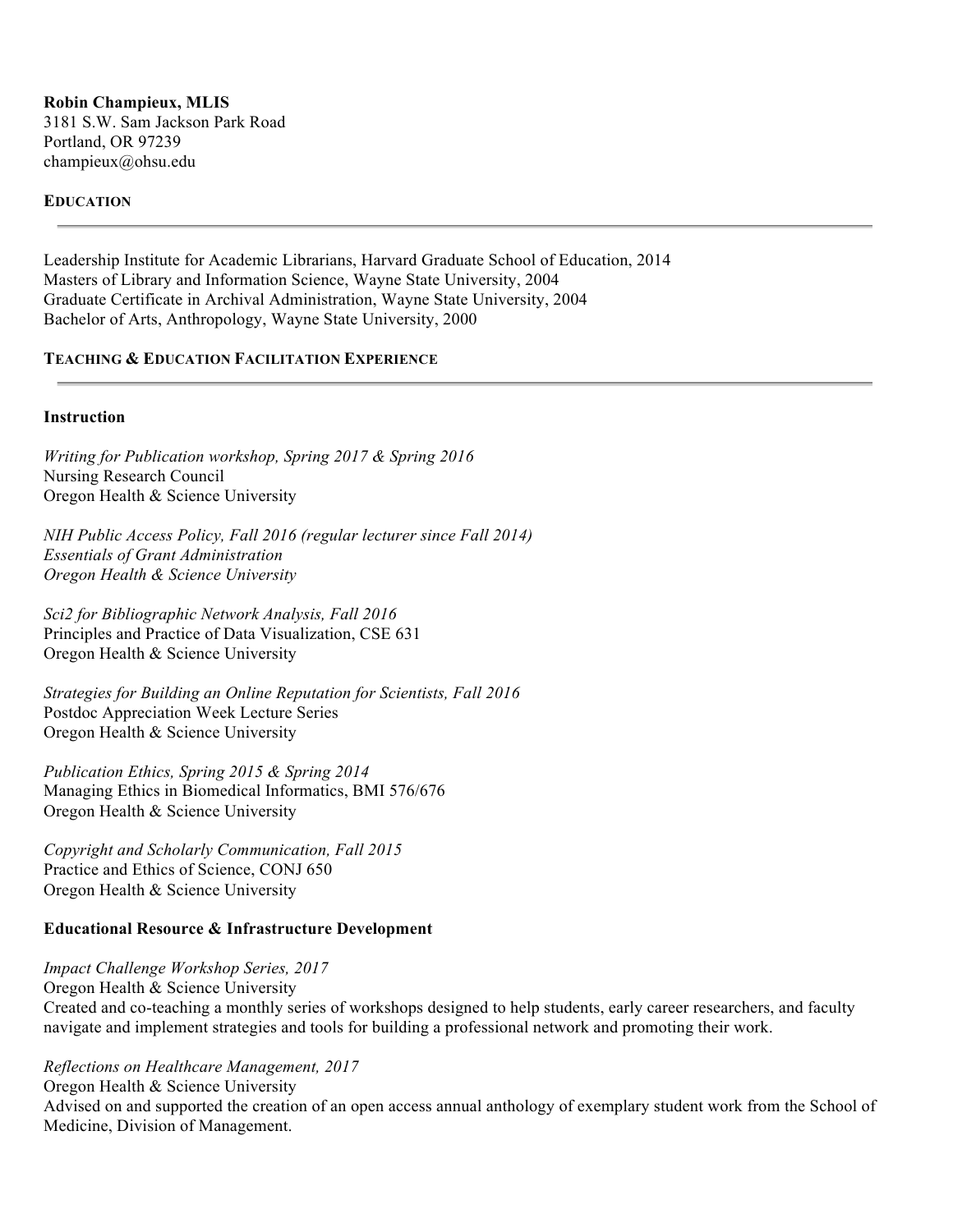# *BioData Club, 2016*

### Oregon Health & Science University

Co-creator and faculty advisor to an on-campus meetup for students, staff, and faculty designed to share skills, ask questions, learn new skills, and provide teaching opportunities related to open research tools.

## *Metrics Toolkit, 2016*

Co-creator and project manager for an open access online resource designed to promote the responsible use of research metrics by higher education administration, promotion & tenure committees, hiring committees, and individual faculty (public site is launching in August, 2017).

### *Radian, 2016*

Co-creator and project manager of a web-based community hub where researchers, students, and data practioners can share ideas, develop insights, and build connections (public site launching in August, 2017)

## *OHSU Data Jamboree, 2015*

Co-organize in collaboration with leaders in the OHSU School of Medicine Computational Biology research group a semimonthly series of interactive lectures, hands-on workshops, and community building related to data science research and learning.

## *Open Insight, 2015*

Creator and faculty advisor to an ongoing project and suite of learning opportunities designed to stimulate early career researchers' engagement with open science practices through hands-on learning, conversations with leaders in the field, and mentorship opportunities.

## **Mentorship**

## *Advisor, Danielle Robinson, 2016 Mozilla Fellow for Science*

Mentoring Ms. Robinson's work in this highly competitive program, which supports the work of early career researchers who want to influence the future of open scientific communication and data sharing within their communities.

### *OpenCon Scholarship Fund*

Established the OHSU Library's program to support student and postdoctoral attendance at OpenCon, an early career researcher conference on modern scientific communication and open data, open access, and open educational resources.

### **OUTREACH ACTIVITIES**

### *Open Data Day, 2017*

Co-organized the Portland instance of this international event to provide space, networking, and education for writing applications, creating visualizations, and publishing analyses using open public data.

### *Science Hack Day PDX, 2016*

Co-founded and organized Science Hack Day PDX, which brings together scientists, software developers, designers, librarians, and engineers to prototype novel ideas in 24 hours. Science Hack Day provides attendees with opportunity to learn about cross-disciplinary collaboration and engagement with open tools and software for science.

### **PROFESSIONAL EDUCATIONAL SERVICE**

### **Local**

*Assessment Council, OHSU Academic Programs & Assessment, 2016 – Present OHSU Research Week Planning Committee, Member, 2012 - Present*

#### **National**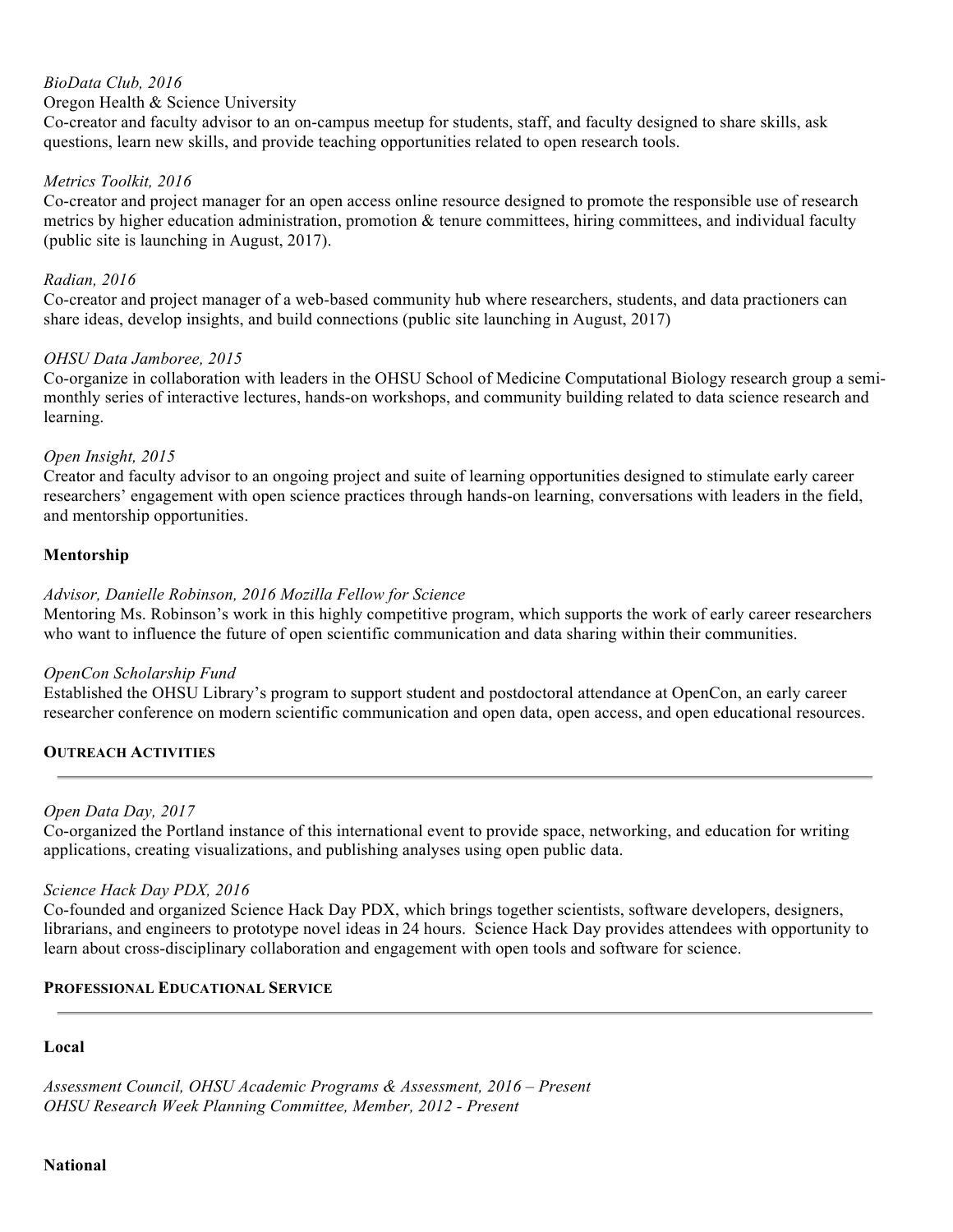*ALCTS (Association for Library Collections & Technical Services) Exchange, Program Committee Member and Diversity Coordinator, 2016 – Present*

A fully online synchronous and asynchronous learning event addressing the intersections of libraries, collection management, acquisitions, metadata and cataloging, preservation, and technology.

*ALCTS Acquisitions Section, Publications Committee, Chair, 2015 – 2016* Continuing education publishing body of the ALCTS library acquisitions section.

*ALCTS Collection Management Section, Education Committee, Chair 2012 – 2013* Continuing education resource creation body of the ALCTS library collections section.

*Research Data Management Services: A Primer, Creator and co-presenter, 2015* Online and in-person workshop created and delivered on behalf of the Association for Collections & Technical Services to introduce librarians to research data management services.

*Advancing Research Communication & Scholarship, Conference Co-founder and Chair, 2015* A conference that examined the practices, roles, attitudes, trends, and technologies that drive and affect scholarly communication through cross-disciplinary participation from scholars, librarians, scientists, publishers, professional societies, and funders.

### **International**

*Force11 Scholarly Commons, Working Group Member, 2015 – present*

Grant funded professional development project that has facilitated the creation of scientific communication principles, best practices, and accompanying resources that address global information flows. In additional to my role on the core working group, I am leading the project's efforts to understanding scientific communication practices and learning needs in the global south.

*Innovation in Libraries Awesome Foundation Chapter, Co-founder and Chapter Coordinator, 2016 – Present* International micro-grant program designed to catalyze technical and non-technical library education innovations that embody the principles of diversity, inclusivity, creativity, and risk-taking.

#### **PROFESSIONAL EXPERIENCE**

**Oregon Health & Science University, November 2011 - Present** Scholarly Communication Librarian

**Ebook Library, November 2009 - November 2011**

Vice President, Business Development

**Blackwell, May 2005 – November 2009** Director, North American Sales Previous Titles: Library Partnership Manager **City of Portland Archives and Record Center, January 2005 - May 2005** Intern, Project Archivist

**National Library of Medicine, September 2003 - July 2004** Intern, Project Archivist

**Wayne State University, David Adamany Undergraduate Library, September 2001 – July 2004** Graduate Student Assistant

#### **SERVICE ACTIVITIES AND SCHOLARSHIP**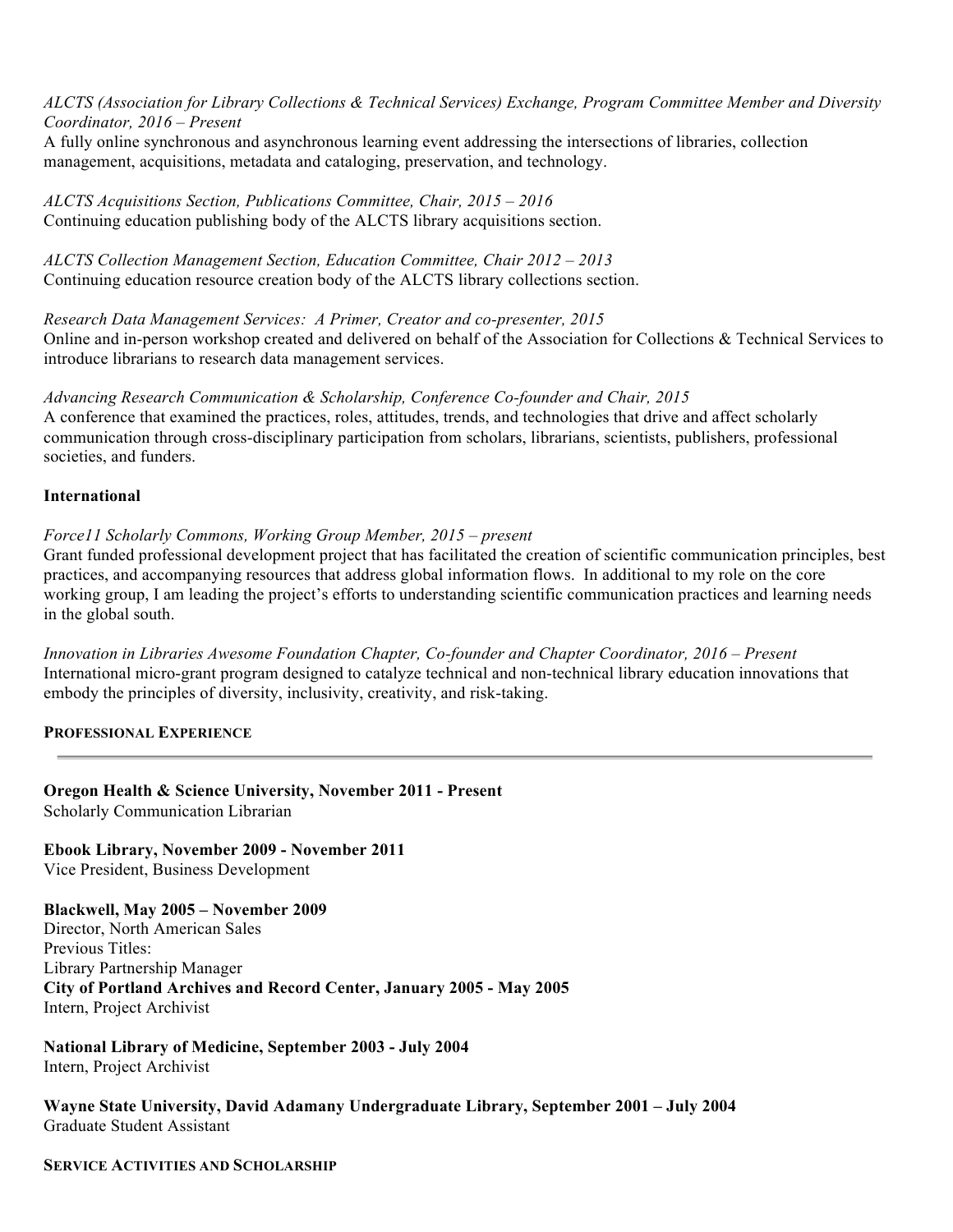## **Professional Affiliations and Service**

#### *American Library Association*

- Member, ALCTS  $60<sup>th</sup>$  Anniversary Virtual Forum Working Group, 2016
- Chair-Elect, ALCTS, Collection Management Section, Executive Committee, 2016 present
- Member at Large, ALCTS, Collection Management Section, Executive Committee, 2013 2016
- Chair, ALCTS Acquisitions Section, Publications Committee, 2015 present
- Member, ALCTS Fundraising Committee, 2014 present
- Board Member, Association of College and Research Libraries, Oregon Chapter, 2012 2014
- Chair, ALCTS Collection Management Section, Education Committee, 2012 2013
- Member at Large, ALCTS Acquisitions Section, Executive Committee, 2011 2013
- Member, ALCTS Collection Management Section, Education Committee, 2010 2012
- Member, ALCTS Acquisitions Section, Technology Committee, 2010 2011
- Chair, ACRL, Acquisitions Managers and Vendor Interest, 2008 2010
- Co-Chair, ALCTS, Workflow Efficiencies Interest Group, 2008 2010

## *Force11*

• Member, Scholarly Commons Working Group, Steering Committee, 2015 - present

## *Research Data Alliance*

• Privacy Implications of Research Data Sets Working Group, 2015 - present

# **University and Library Service**

- Member, OHSU Assessment Council, 2016 present
- Senator, OHSU Faculty Senate,  $2013 2016$
- Member, OHSU Research Week Planning Committee, 2012 present
- Co-Chair, OHSU Research Week Planning Committee, 2013
- Member, Digital Collections Committee, 2011 present
- Member, Collection Development Committee, 2011 2015
- Chair, Library Communication Committee, 2012 2014

### **Active Competitive Awards**

• Clinical Trials Review, PressForward and Alfred P. Sloan Foundation, January 2016 - October 2017

# **Completed Awards**

- Catalyzing a Culture of Open Science, National Library of Medicine, National Institutes of Health, May 2015 May 2016, Principle Investigator
- Clinical and Translational Activities Reporting Tool (CTAR), National Library of Medicine, National Institutes of Health, April 2014 - May 2015, Principle Investigator